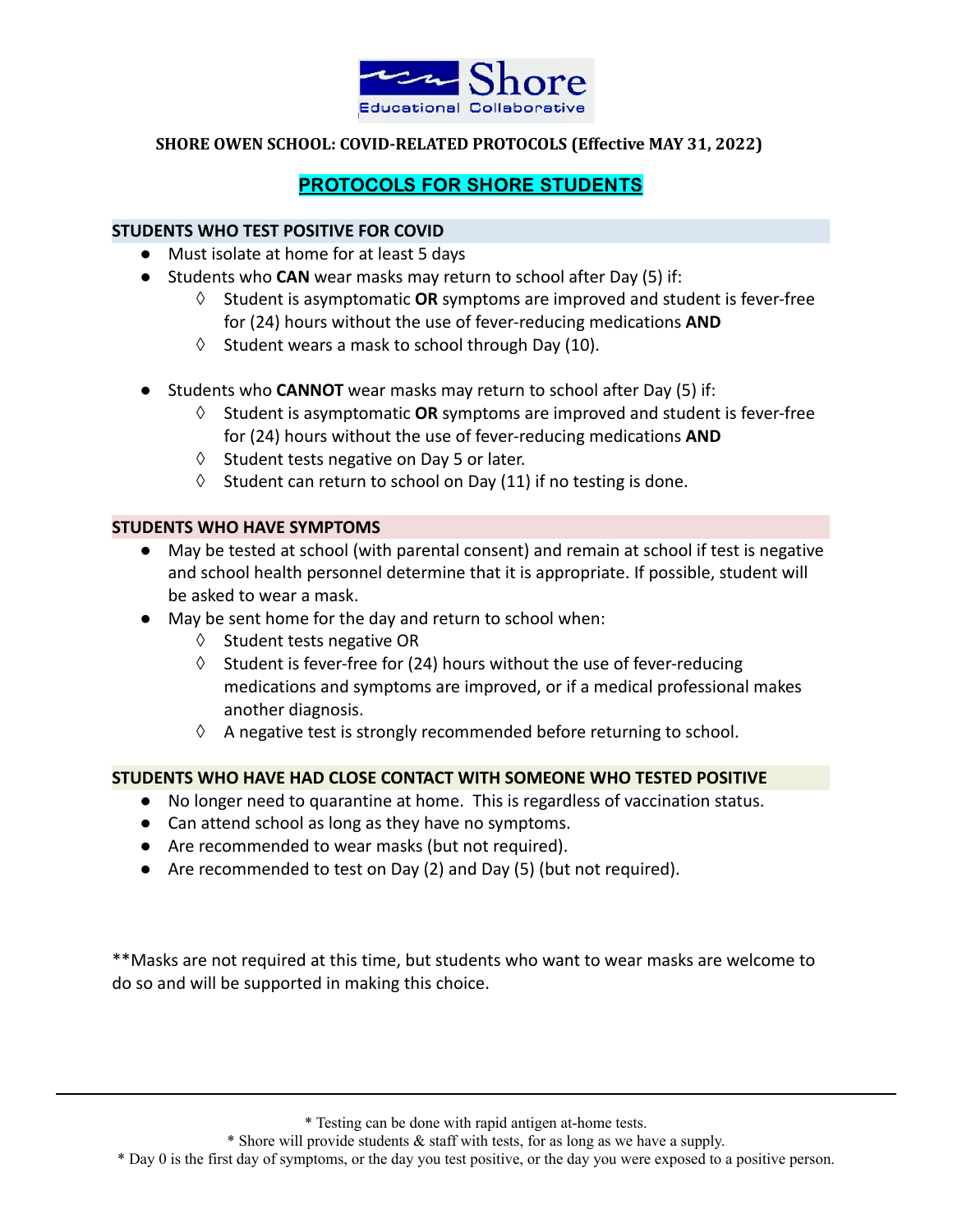

# PROTOCOLOS PARA ESTUDIANTES DE LA TIERRA

### **ESTUDIANTES QUE DAN POSITIVO A COVID**

- Debe aislarse en casa durante al menos 5 días.
- Los estudiantes que PUEDEN usar máscaras pueden regresar a la escuela después del Día (5) si:
	- El estudiante está asintomático O los síntomas han mejorado y el estudiante no tiene fiebre durante (24) horas sin el uso de medicamentos para reducir la fiebre Y
	- El estudiante usa una máscara para ir a la escuela hasta el día (10).
- Los estudiantes que NO PUEDEN usar máscaras pueden regresar a la escuela después del Día (5) si:
	- El estudiante está asintomático O los síntomas han mejorado y el estudiante no tiene fiebre durante (24) horas sin el uso de medicamentos para reducir la fiebre Y
	- El estudiante da negativo el día 5 o más tarde.
	- $\circ$  El estudiante puede regresar a la escuela el día (11) si no se realiza ninguna prueba.

 $\bigcap$ 

#### **ESTUDIANTES QUE TIENEN SÍNTOMAS**

- Puede hacerse la prueba en la escuela (con el consentimiento de los padres) y permanecer en la escuela si la prueba es negativa y el personal de salud de la escuela determina que es apropiado. Si es posible, se le pedirá al estudiante que use una máscara.
- Puede ser enviado a casa por el día y regresar a la escuela cuando:
	- El estudiante da negativo O
	- El estudiante no tiene fiebre durante (24) horas sin el uso de medicamentos para reducir la fiebre y los síntomas mejoran, o si un profesional médico hace otro diagnóstico.
	- Se recomienda enfáticamente una prueba negativa antes de regresar a la escuela.

#### **ESTUDIANTES QUE HAN TENIDO CONTACTO CERCANO CON ALGUIEN QUE DIO POSITIVO**

- Ya no es necesario hacer cuarentena en casa. Esto es independientemente del estado de vacunación.
- Pueden asistir a la escuela siempre y cuando no tengan síntomas.
- Se recomienda usar máscaras (pero no es obligatorio).
- Se recomienda realizar la prueba el día (2) y el día (5) (pero no es obligatorio).

\*\*No se requieren máscaras en este momento, pero los estudiantes que quieran usar máscaras pueden hacerlo y recibirán apoyo para tomar esta decisión.

\* Testing can be done with rapid antigen at-home tests.

\* Shore will provide students & staff with tests, for as long as we have a supply.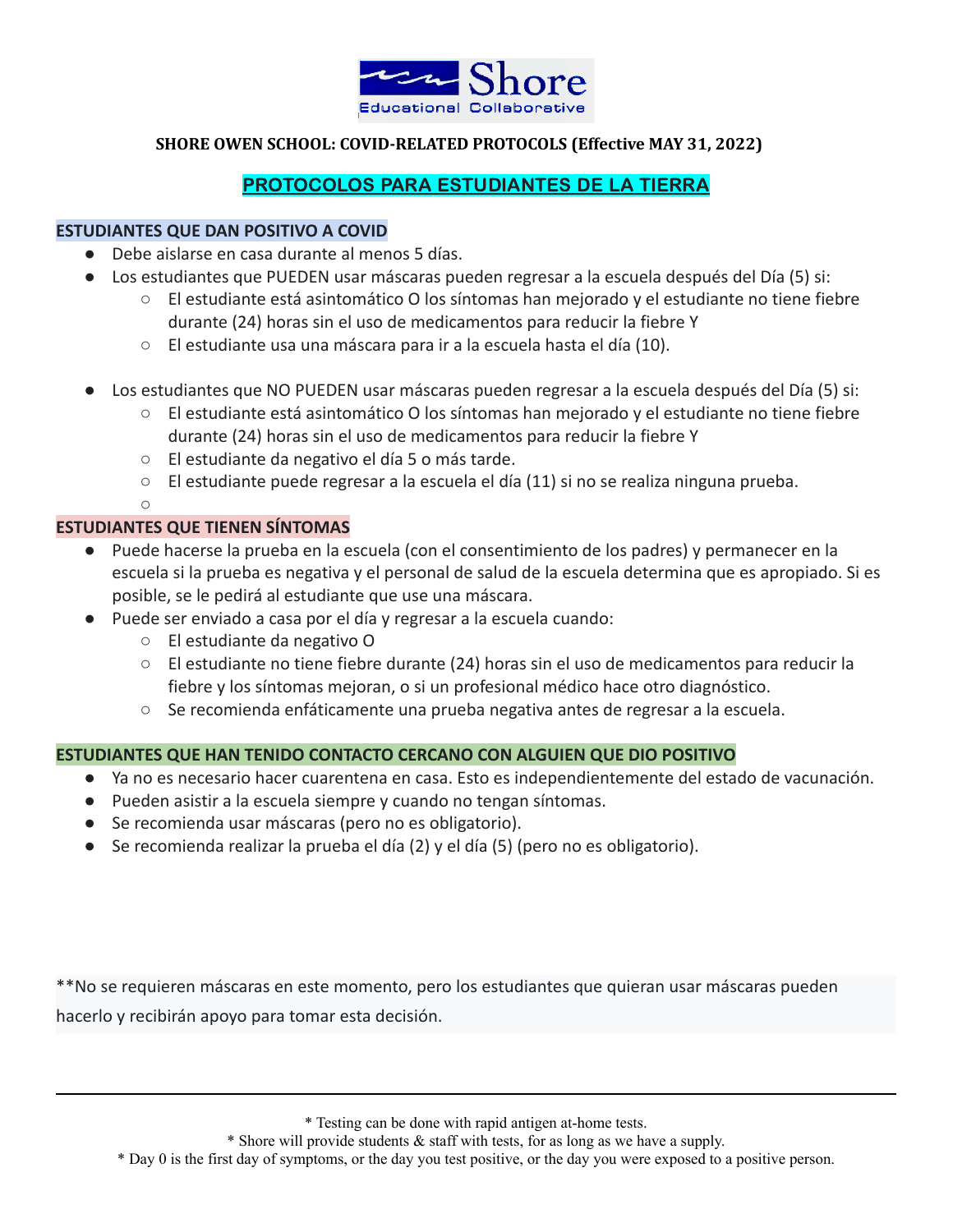

# PROTOCOLS FOR SHORE STAFF & VISITORS

Masks are *strongly recommended* when:

- You are not vaccinated
- You are immunocompromised or have other high-risk health conditions
- You are a close contact with someone positive for COVID, have no symptoms, and are vaccinated.

Masks are *required* inside Shore buildings if:

- You test positive for COVID, have isolated for 5 days, and are returning. Masks must be worn for 5 additional days when you return to Shore.
- You are a close contact with someone positive for COVID and are not vaccinated (mask should be worn for 10-days).
- You have COVID symptoms (mask should be worn).
- Whenever you are in Nursing Offices. (It is a state requirement that masks are worn in health care settings, including school health and nursing offices.)

## **TESTING & QUARANTINING PROTOCOLS**

## **You Test Positive for COVID**

- Self-Isolate for a minimum of (5) days, then
- Return to school on Day 6 if:
	- o You had no fever for 24 hours and your symptoms have improved
	- o You wear a mask for (5) additional days
	- o You test negative (not required but recommended)

#### **You have Symptoms**

- It is *optional* but *recommended* that you test. Shore will provide staff with rapid, at-home tests to use if you have symptoms.
- If you test negative you can return or stay at school if:
	- o You do not have a fever or have not had a fever for 24 hours
	- o Your symptoms are mild or improved.
	- o We strongly recommend that you wear a mask until all your symptoms are gone.
- $\bullet$  If symptoms continue, you may re-test (1) or (2) days after your negative test (this is not required).

\* Testing can be done with rapid antigen at-home tests.

\* Shore will provide students & staff with tests, for as long as we have a supply.